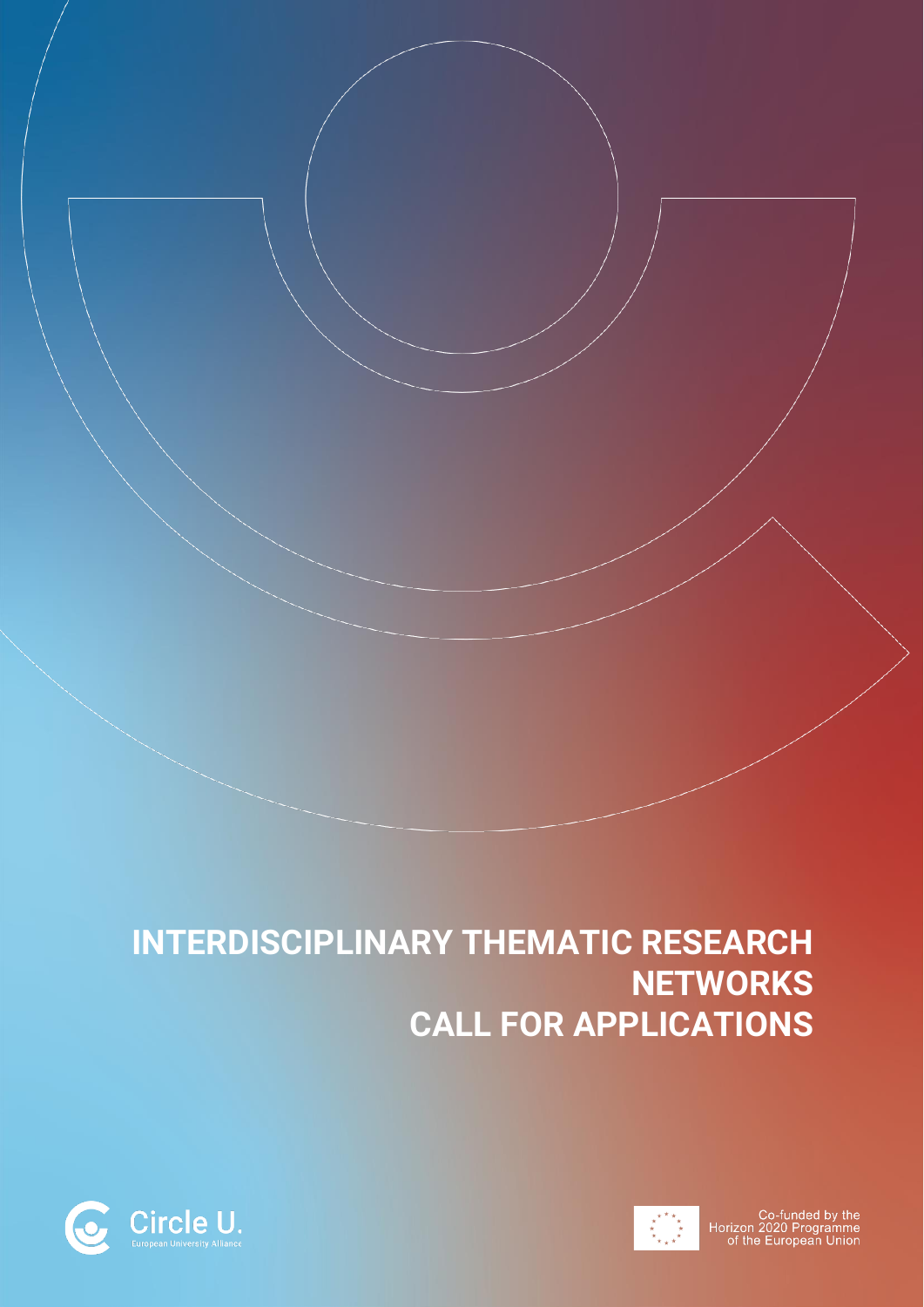



# CALL FOR APPLICATIONS

*This project has received funding from the European Union's Horizon 2020 research and innovation programme under grant agreement No 101035814*

The Circle U. Alliance has set up a dedicated funding scheme **supporting networking activities that involve stakeholders from at least three Circle U. universities** as well as stakeholders outside academia through Interdisciplinary Thematic Research Networks (ITRN).

ITRN are **international cooperation enablers** of the Circle U. Alliance dedicated to supporting the emergence of interdisciplinary partnerships on identified thematic areas.

These networks are envisioned to become stepping-stones to prepare ambitious transnational collaborative research projects. Researchers from Circle U. are welcome to apply to this first ITRN call.

# ABOUT THE CIRCLE U. INTERDISCIPLINARY THEMATIC RESEARCH NETWORKS

**Circle U. Interdisciplinary Thematic Research Networks** are projects involving **researchers from at least 3 different Circle U. member institutions** whose purpose is to explore new fields of research and initiate interdisciplinary partnerships amongst researchers from Circle U. Universities and stakeholders.

Support will be provided for the running costs of the networking activities (e.g. workshop, short-term mobility, initiation of early-stage collaborative research projects, etc..) **amounting to €5,500 per ITRN**.

These ITRN are expected to have a duration of approximately **6-12 months** and to take place between **July 2022** and **June 2023**.

Each network should be **interdisciplinary**. We strongly encourage ITRN to focus on specific thematic areas related to the Circle U. [Knowledge Hubs](https://www.circle-u.eu/initiatives/knowledge-hubs/) (Democracy, Climate and/or Global Health).

While proposals should involve representatives from at least 3 Circle U. Universities, involvement of stakeholders outside academia is strongly encouraged. Among those stakeholders, Circle U. already includes associated partners (local authorities, hospitals, *etc.*), which could be involved in the ITRN. A list of those Circle U. associated partners is available at this [link.](https://www.circle-u.eu/about/associated-partners/)

## **ELIGIBILITY**

This Call for Applications to set up an ITRN is open to Principal Investigators (PI) conducting research at one of the Circle U. universities involved\*.

Each proposal should involve **at least 3 PI from at least 3 different Circle U. Universities**. One PI should be identified as the Main Applicant of the proposal.

Within their home institutions, eligible PI should hold a position that enables them to conduct and initiate research grants independently and supervise funding and expenditures.

(\*Aarhus University, Humboldt University, King's College London, UCLouvain, Université Paris Cité, University of Belgrade, University of Oslo)













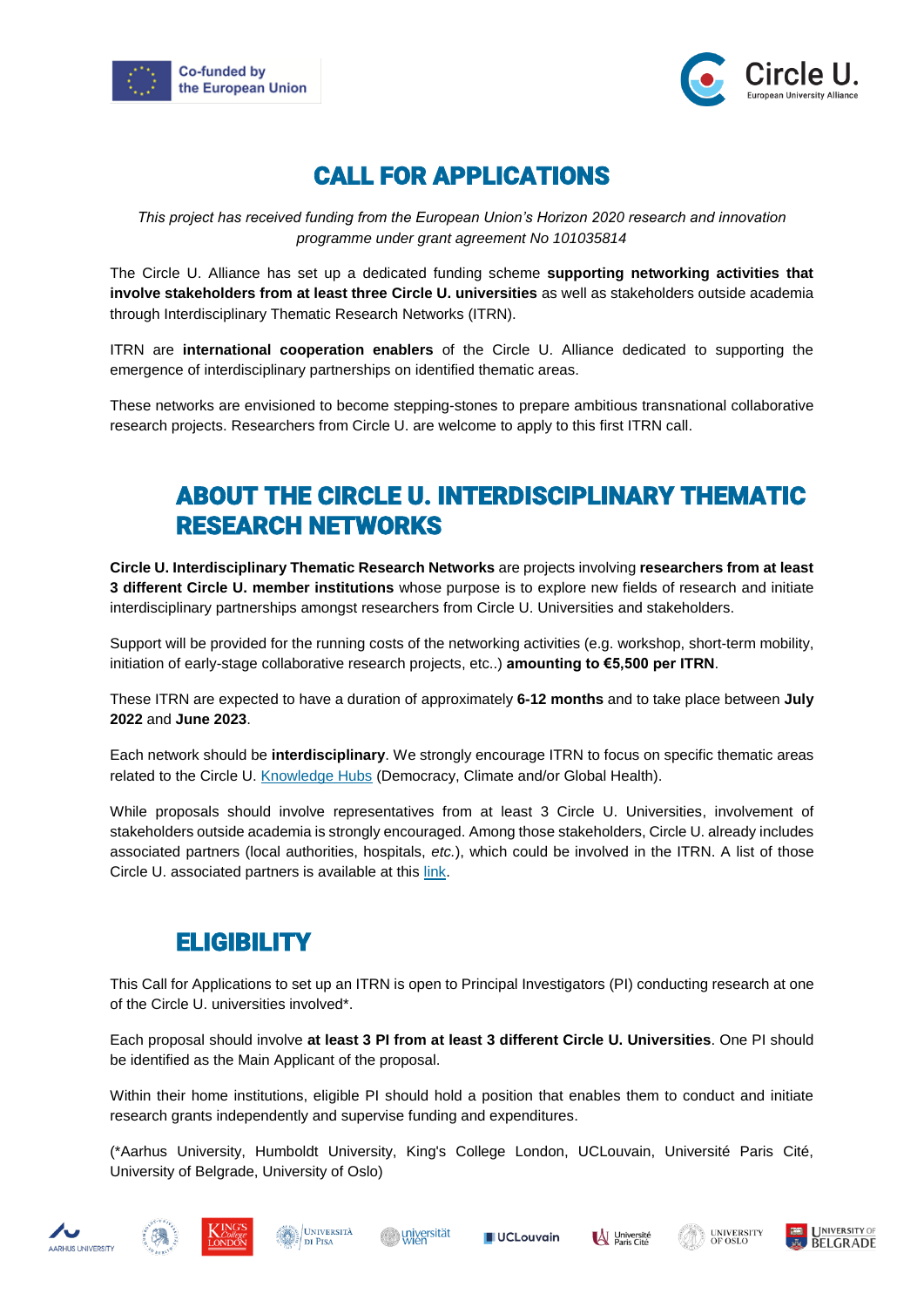



#### SELECTION CRITERIA

The evaluation panel will base its assessments on the **overall content quality** of the applications. Consideration will be given to:

- Scientific value, quality and interdisciplinarity of the project
- Complementarity of the teams, in regard to international collaboration and the involvement of stakeholders
- Leadership skills of team members for facilitating interdisciplinary collaboration
- Clearly defined milestones
- Perspectives for the sustainability of the project beyond the initial funding period

No pre-requisites in terms of previous exchanges or publications are required.

## SUBMISSION PROCEDURE AND DEADLINES

To apply for ITRN, proposals should be **submitted in a single PDF file (in English)** and consist of the following:

- **•** Principal Investigators and their CVs
- Project title and thematic areas addressed by the ITRN: Climate, Democracy, and/or Global Health
- Project description (max. 3 pages) :
	- o Originality, objectives, activities and future perspectives
	- o Interdisciplinary dimension of the proposal
	- o Involvement of non-academic stakeholders
	- o Added value of the initiative and expected leverage effect
- Sustainability of the project beyond the initial funding period
- Planned budget (and potential additional external funding sources)

Applications material should be submitted to the ITRN Coordinator [\(itrn-circleu@uclouvain.be\)](mailto:itrn-circleu@uclouvain.be) as a single PDF attachment by **May 31, 2022** (midnight CET).

The selection results will be communicated to the applicants by **June 30, 2022**.